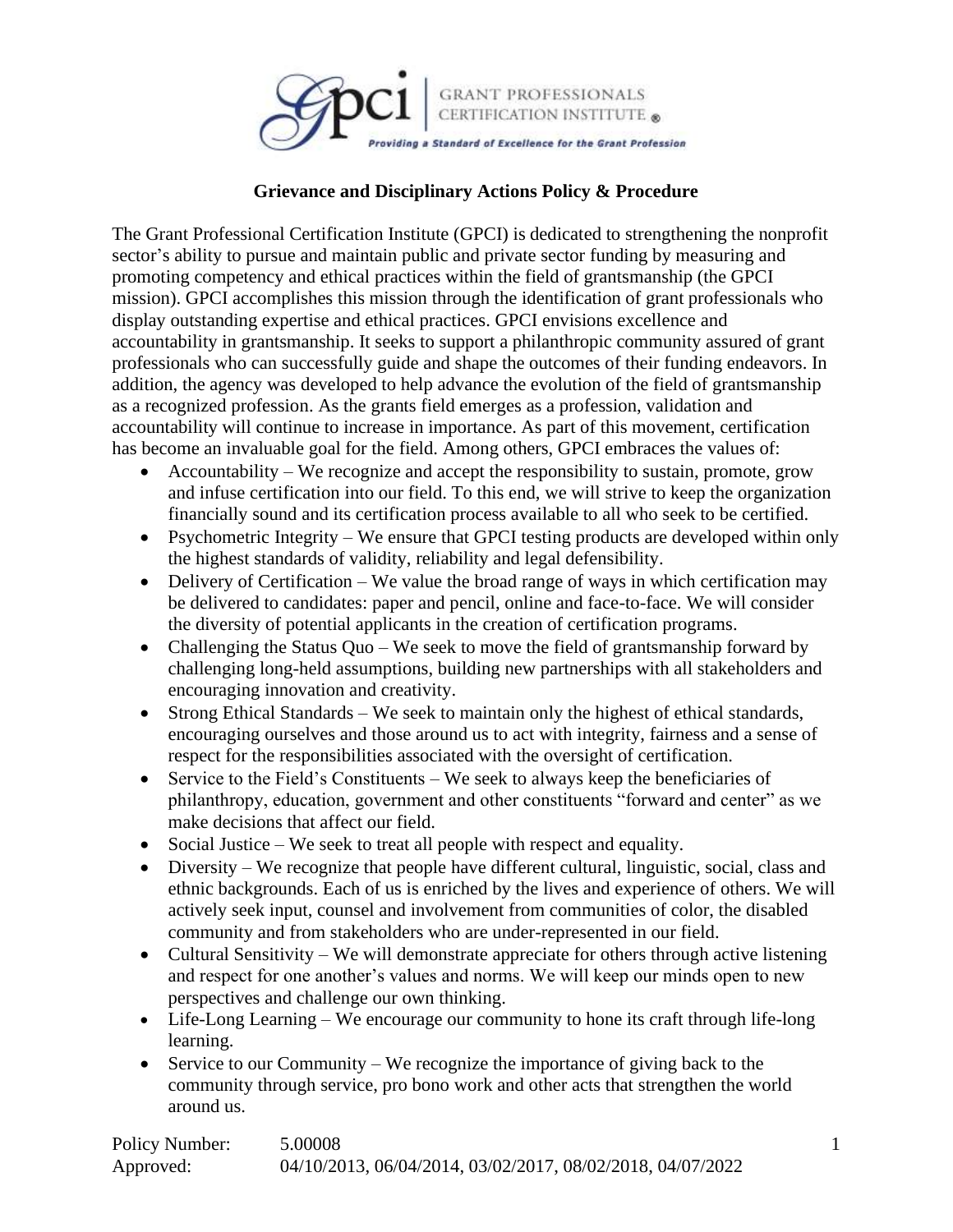

• Collaboration – We recognize the key to creating change is identifying our partners in the process and engaging in collaboration.

**Strong Ethical Standards:** While all of GPCI's values play an integral part in the creation of excellence and accountability in grantsmanship, it is the core value of strong ethical standards that is addressed here. Because grant development, grant funding and/or grant management are dynamic and rapidly changing fields, individuals are awarded GPC certification for a period of three (3) years.

Those individuals who are Grant Professional Certified (referred to as "GPCs") have successfully completed the required certification process, which includes meeting certain education, performance and service criteria, passing a written examination testing a core set of competencies and verifying professional experience. Individuals granted a GPC by GPCI agrees to uphold the ethical standards of the Grant Professionals Association (GPA).

Successful GPCs are granted certification status by GPCI and may hold themselves to the public as a certified grant professional. To maintain and enhance the credibility of GPC and in furtherance of GPCI's mission, the agency has adopted the following procedures to allow consumers and others to file complaints regarding potential misconduct by a GPC. GPCI also may take action on its own in the event that it learns of possible misconduct by GPCs. Additionally, if GPCI is informed that the Grant Professionals Association's Ethics Committee has taken or is taking action against a GPC for unethical or criminal actions, GPCI also will take action against the GPC. In the event of a violation of the Grant Professional Association's Code of Ethics and Standards of Professional Practice or other substantive requirements of the certification process by a GPC, GPCI may reprimand or suspend the GPC, or it may permanently revoke the GPC credential.

GPCI shall ensure that results or sanctions, if taken by GPCI, concerning the Grievance and Disciplinary of a GPC shall be available to all consumers and the public. These procedures shall apply to all complaints or inquiries received about a GPC.

Actions taken under the Grievance and Disciplinary Actions procedure do not constitute enforcement of law, although referral to appropriate federal, state, and local government agencies may be made about a GPC's conduct in appropriate situations. Individuals bringing a complaint are not entitled to any relief or damage by virtue of this process, although they shall receive notice of the action taken.

All GPCs must agree to abide by the Grant Professionals Association's Code of Ethics and Standards of Professional Practice (Code of Ethics). If a complaint concerning a GPA member who also is a GPC is brought forward, the complainant will be directed to file a complaint with the GPA Ethics Committee. GPCI will have the option to use the investigation conducted by the GPA Ethics Committee or to conduct their own investigation. The GPCI board will request the GPA Committee make a recommendation as to an appropriate sanction for any GPC compliant reviewed, but will retain the right and duty to review the facts and determine the best action for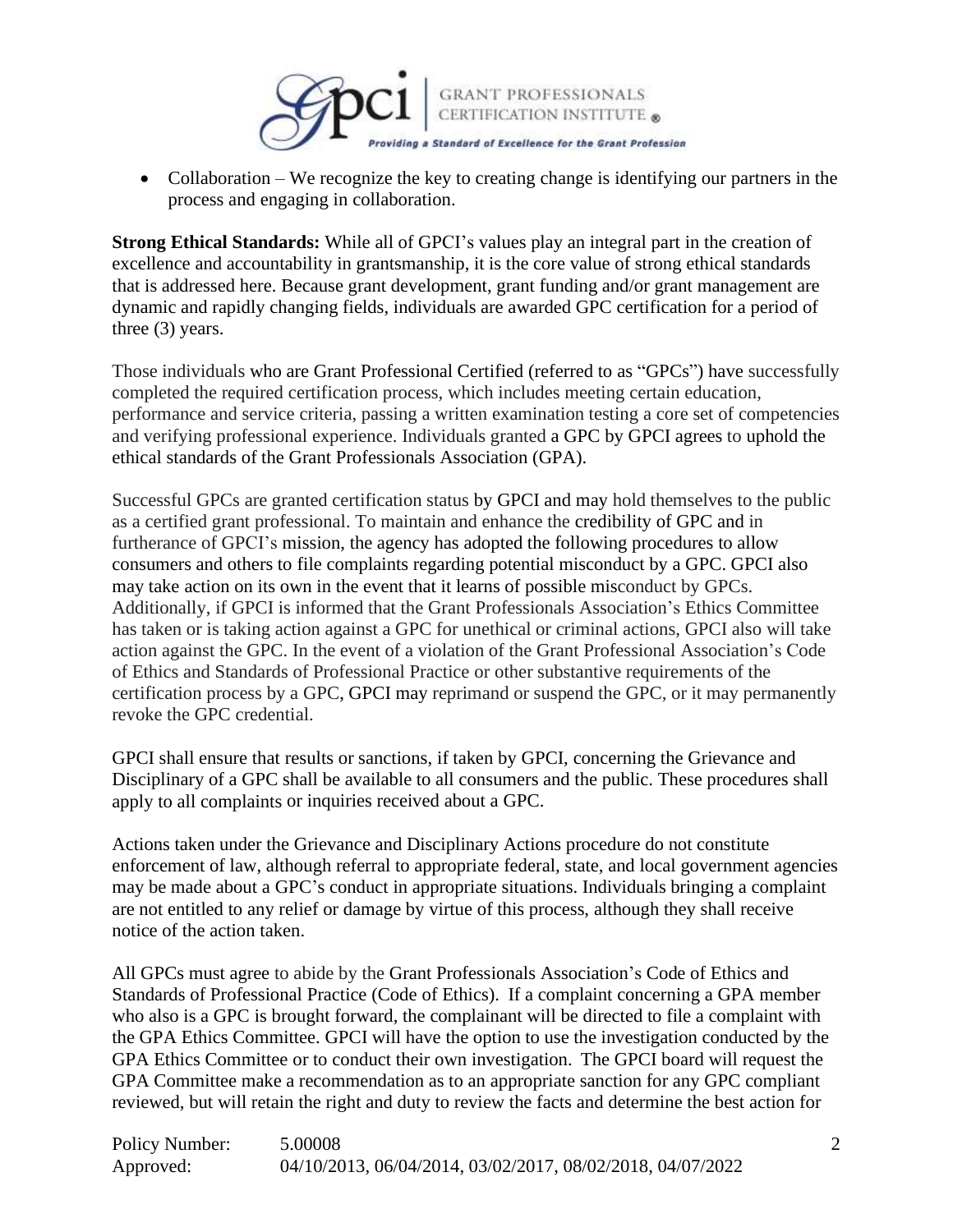

GPCI and the GPC credential's integrity. GPCI will review the recommendation and issues presented by the GPA Committee and/or the GPCI review committee and will vote on accepting, add to or creating a new appropriate reprimand or other sanction, including the revocation of the grant professional certification.

If the GPC is not a member of GPA, GPCI will investigate the complaint and will inform any other appropriate professional organization of the investigations results, to ensure the appropriate professional association is notified of the issues concerning their members.

## **GRIEVANCE AND DISCIPLINARY PROCEDURE**

## **A) COMMITTEE**

The Executive Committee of the Board of Directors of GPCI shall appoint, as needed, a GPCI Review Committee with an identified Chair and at least two other persons for terms to be determined by the Executive Committee of the Board of Directors. All committee members will remain confidential in regards to both the complainant and the GPC whose conduct is in question. The GPCI Review Committee shall serve to oversee any complaint to the Board concerning GPCs compliance with the Grant Professionals Association's Code of Ethics. The Board also may initiate a review if a GPC's behavior appears to warrant review and no thirdparty complaint has been filed or if the board feels an independent investigation is warranted. The GPCI Board also may file a complaint with the GPA Ethics Committee if it is a more appropriate jurisdiction. The GPCI Review Committee shall review any complaints made regarding the violation of the Grant Professionals Association's Code of Ethics by a GPC. The members of the GPCI Review Committee shall be GPCs, and a board member of GPCI may serve on the GPCI Review Committee.

#### **B) NOTICE OF REVIEW**

Anyone may lodge a complaint against a GPC based on the Grant Professionals Association's Code of Ethics. If an ethical complaint has been forwarded to the GPA Ethics Committee, the GPCI Board will have the option to delay the review of the complaint in order for GPA to rule on the issue(s) or proceed with an independent investigation at the discretion of the GPCI Executive Committee. If no GPA review is imminent or an independent review is sought, the following procedures will be used.

Any complaint shall be directed to the President of the Board in a written document. The written notice should include all known information and must contain at a minimum the information listed below. The complaint should be forwarded by mail or email to the GPCI President and marked "CONFIDENTIAL"

- Name, address and phone number of the GPC in question
- Name, address and phone number of the complainant
- Date, time or timeframe, and place of the incident
- Description of the incident, which should be as specific and factual as possible
- Name(s), address(es) and phone number(s) of any and all witnesses involved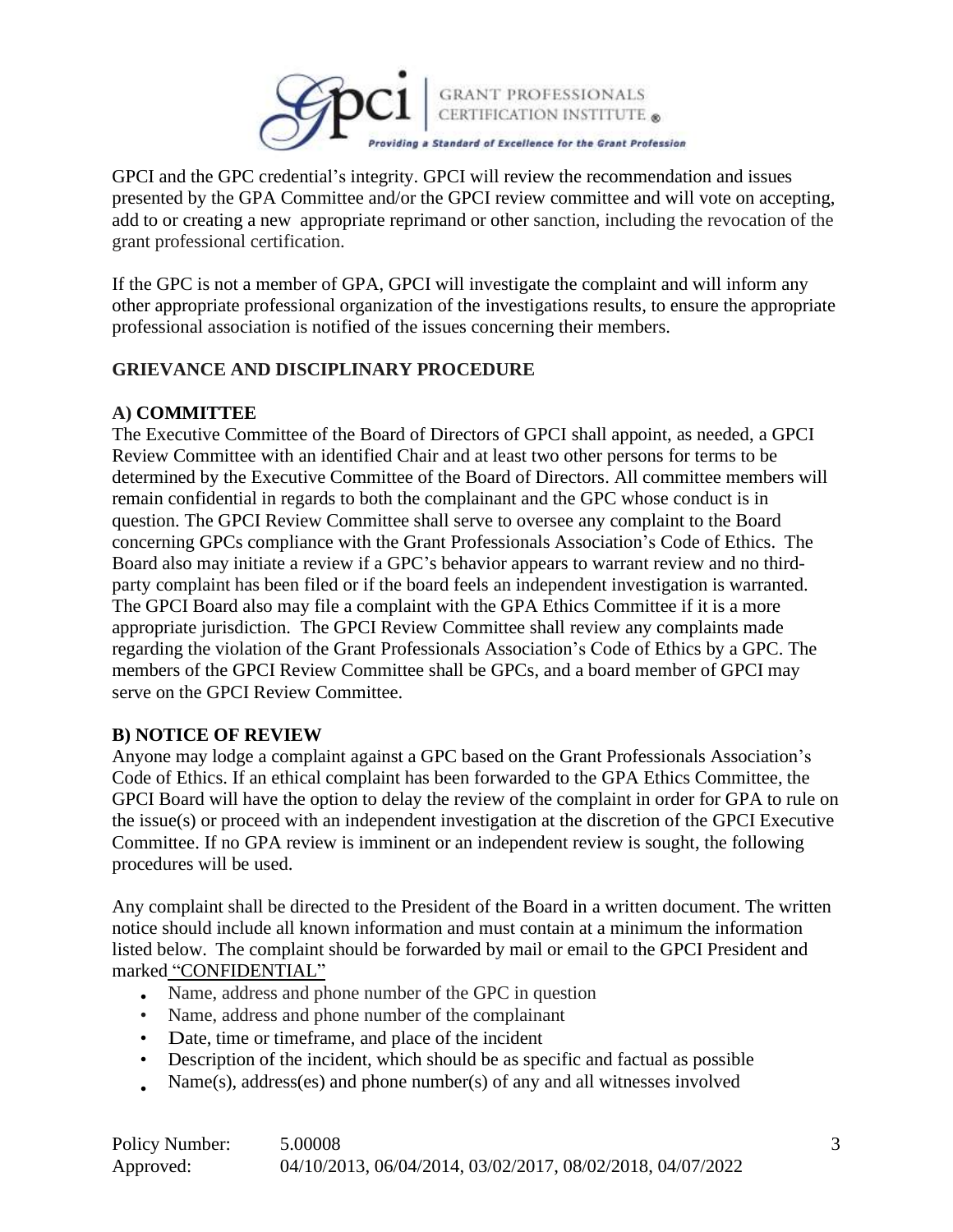

Once a complaint is received by the GPCI President, it shall be reviewed and a GPCI Review Committee will be formed or if the GPCI review committee is currently constituted, the complaint will be forwarded to the Chair. The GPCI Review Committee will determine whether the complaint has reliable and sufficient information to find probable cause of a violation of the Grant Professionals Association's Code of Ethics.

Within thirty (30) days of receipt by the GPCI President, the Chair of the GPCI Review Committee shall take one of the following actions:

- 1. If the complaint is determined to be frivolous or not substantive, the Chair of the GPCI Review Committee shall recommend to the GPCI Board to dispose of the written report by mailing a letter to the complainant stating the reason(s) for return.
- 2. If it is determined there is probable cause that the complaint is valid and actionable, the complainant shall be notified in writing. Any information provided by the complainant may be used in the investigative process. The person named in the complaint will then be notified and will have 30 days to respond to the complaint by submitting a written response to the GPCI Review Committee Chair.

At this stage of the process, the only individuals within GPCI privy to the names of the individual GPC being considered for disciplinary action shall be limited to the Board President and the GPCI Review Committee members. Discussions with GPCI Review Committee members and recommendations to the Board shall use the individual's GPC identification number as an identifier.

Specifically, if the GPCI board learns of a possible violation by a GPC, the GPCI Board may initiate the disciplinary process against the GPC on its own or may file an ethics complaint with the GPA Ethics Committee as appropriate. If the GPCI Board pursues a complaint on its own, the matter shall be sent to the Chair of the GPCI Review Committee to determine whether there is reliable and sufficient information to find probable cause of a violation of the Grant Professionals Association's Code of Ethics. If it is determined there is probable cause and the complaint is valid and actionable, the Board shall be notified at that time.

In addition to any action taken by GPCI, the Chair of the GPCI Review Committee shall forward the complaint to the chairs of the appropriate disciplinary bodies of the professional associations in which the individual is a member for possible further action.

## **C) INFORMAL RESOLUTIONS**

If the Chair of the GPCI Review Committee determines there is probable cause and a complaint is valid and actionable, but the matter is capable of resolution without formal proceedings, and the GPC is amenable, the Chair of the GPCI Review Committee may attempt to resolve the complaint through an informal process directly with the GPC. The Chair of the GPCI Review Committee shall provide a written report of any such determination to the GPCI Board of Directors.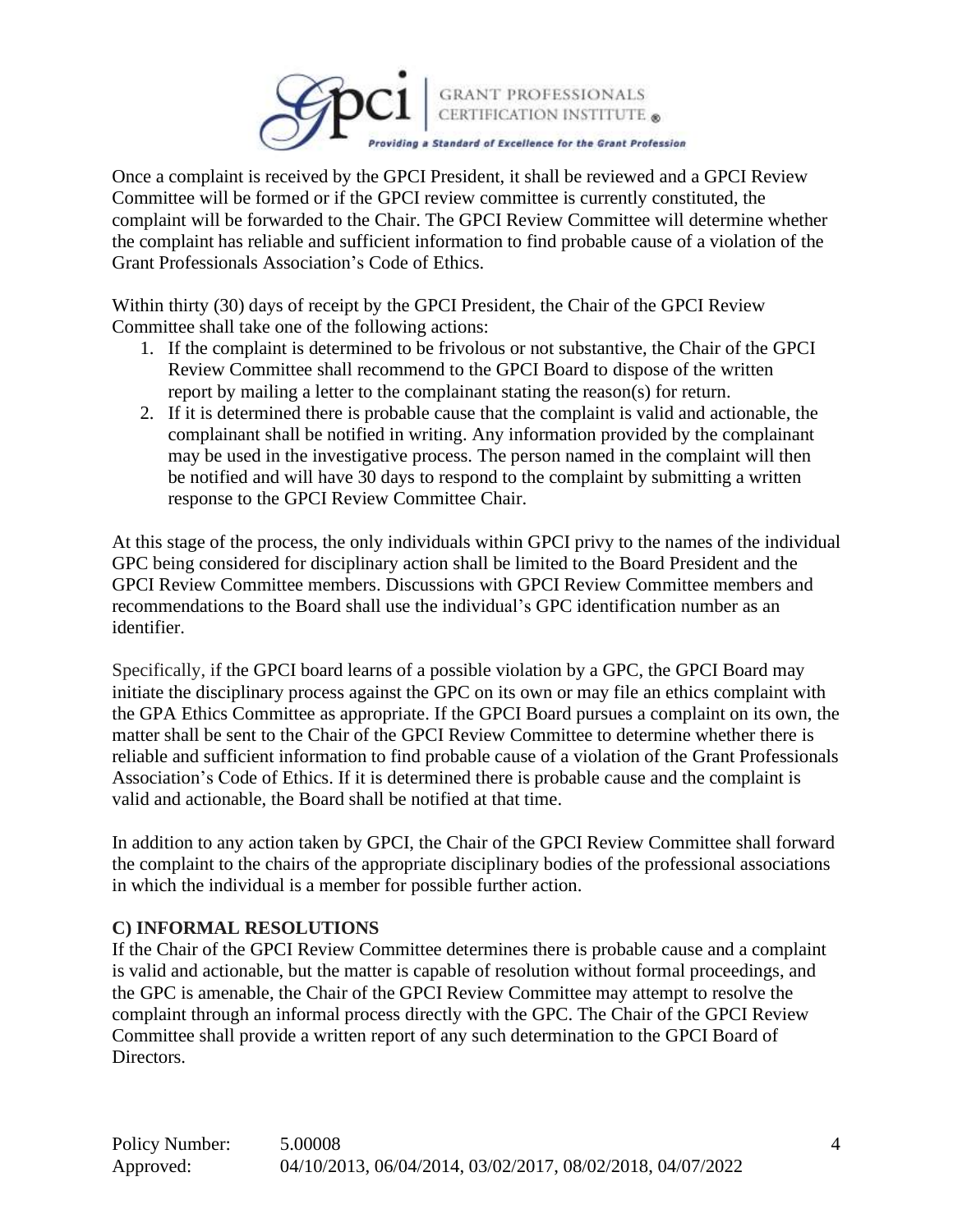

# **D) EMERGENCY SUSPENSION**

If the President of the Board of Directors determines there is probable cause and a GPC has violated the Grant Professionals Association's Code of Ethics and such violation poses an immediate threat to public health or safety, then the Board may temporarily suspend the credential of the GPC, pending further investigation and a final determination by the GPCI Review Committee.

## **E) NOTIFICATION AND RESPONSE**

If the Chair of the GPCI Review Committee finds probable cause a complaint is valid and actionable, the Chair will inform the President of the Board. The President shall notify the GPC whose conduct is in question via certified, return receipt mail. If the GPCI board has temporarily suspended the GPC credential due to an immediate threat to public health or safety, such suspension shall be included in the notification.

Upon receipt of notification, the GPC in question has thirty (30) days to respond and provide additional information in writing. Any information provided may be used in the investigative process.

## **F) INVESTIGATIVE PROCESS**

REVIEW: The GPCI Review Committee shall review the matter and determine its severity. All valid and actionable matters shall be investigated by the GPCI Review Committee and may seek legal counsel throughout the process.

INVESTIGATION: The GPCI Review Committee may contact the complainant, the GPCI board, or the GPC who is the subject of the investigation (the respondent) for additional information with respect to the matter. The Chair of the GPCI Review Committee shall supervise and direct all GPCI Review Committee members and use discretion concerning who may have knowledge of facts and circumstances surrounding the matter.

CONFIDENTIALITY: GPCI shall attempt to conduct all investigations in confidence, objectively and without any indication of prejudgment. An investigation may be directed toward any aspect of a matter which is relevant or potentially relevant. Formal hearings are not conducted. Members of the GPCI Review Committee are expected to represent the interests of the public. GPCI Review Committee members are volunteers but may be reimbursed for expenses under applicable guidelines of the GPCI Board.

DELIBERATION OF THE GPCI REVIEW COMMITTEE: There is no time limit on deliberation. The Chair of the GPCI Review Committee shall ensure each GPCI Review Committee member presents an opinion and both sides of the issue are discussed. The outcome of the deliberation shall be decided by majority vote.

A determination of a violation and recommendation of sanction shall be completed through a voting process by the GPCI Review Committee immediately after the deliberation. This vote shall be recorded in writing. A rationale for the decision shall be included. All GPCI Review

| Policy Number: | 5.00008                                                    |
|----------------|------------------------------------------------------------|
| Approved:      | 04/10/2013, 06/04/2014, 03/02/2017, 08/02/2018, 04/07/2022 |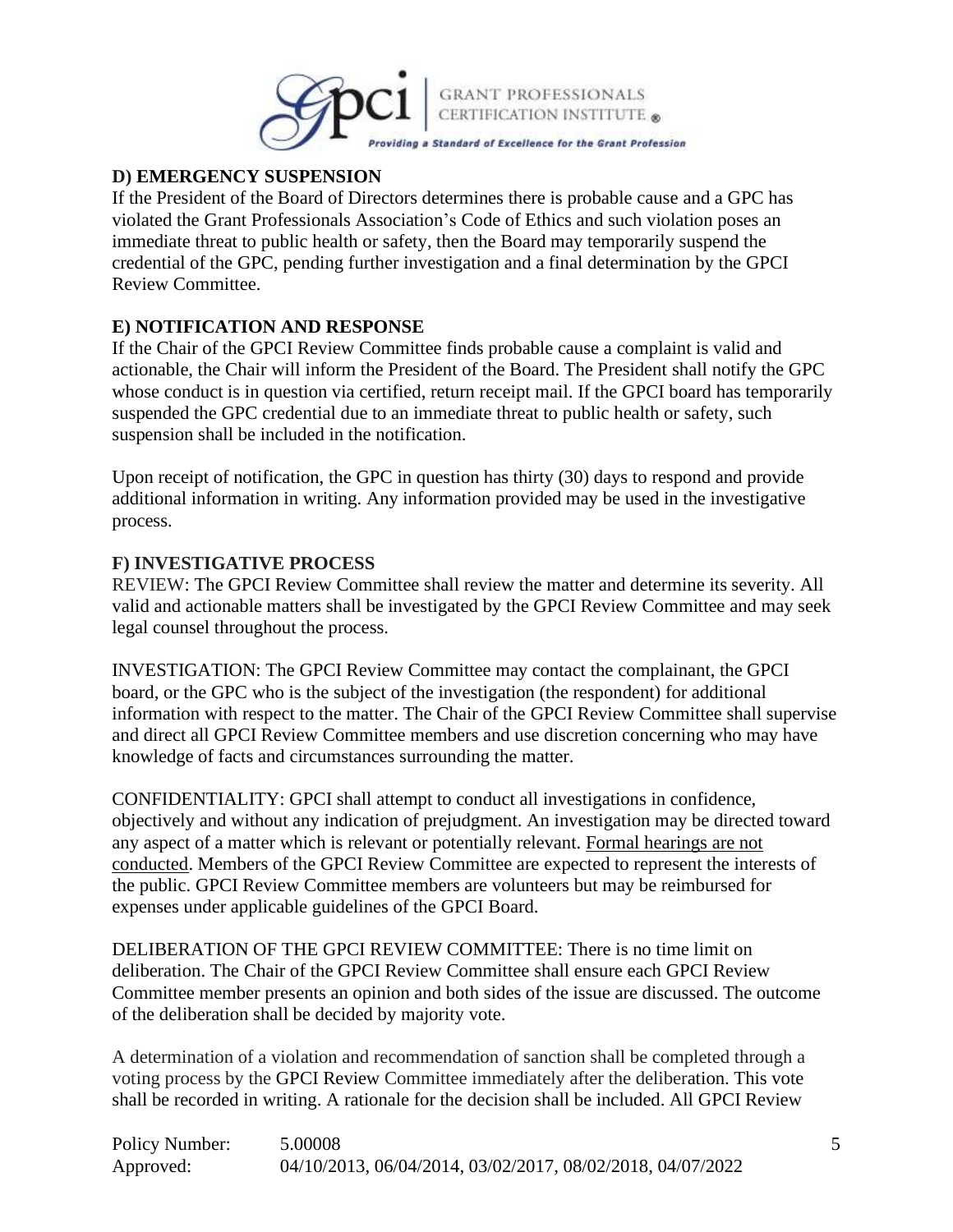

Committee members must sign a confidentiality agreement regarding all aspects of the violation and outcome.

RECORDS: Recorded minutes of the deliberation are the property of GPCI and may only be reviewed as a reference in the aid of a fair determination of the alleged violation.

## **G) DETERMINATION OF VIOLATION**

Upon completion of deliberations, the GPCI Review Committee shall determine whether there has been a violation of the Grant Professionals Association's Code of Ethics. Should the GPCI Review Committee make a determination there has been a violation, the GPCI Review Committee shall recommend the imposition of a reasonable sanction that relates to the nature and severity of the violation, focusing on the reformation of the conduct of the GPC and the deterrence of similar conduct by others. The determination and recommended sanction shall be communicated in writing to President of the GPCI Board to begin the approval process.

If the GPCI Review Committee finds no violation has occurred, the Chair of the GPCI Review Committee shall communicate in writing to the President of the GPCI Board who will communicate with the complainant and the GPC. The matter shall be dismissed with a written notice to the GPC and complainant.

GPCI may deny, suspend, revoke or take other action regarding the GPC if an individual is found in violation of this policy. Grounds for disciplinary action include (but are not limited to):

- 1. An irregular event in connection with a GPC examination, including (but not limited to) copying examination materials, causing a disruption in the testing area and failure to abide by reasonable test administration rules;
- 2. Disclosing, publishing, reproducing, summarizing, paraphrasing or transmitting any portion of the exam in any form or by any means, verbal, written, electronic or mechanical, without the prior express written permission of GPCI;
- 3. Plagiarism on a grant related article, white paper or application, whether in whole or in part;
- 4. Providing fraudulent or misleading information on any of the following documents: GPC Eligibility Packet, Certification Maintenance Program (CMP) application, any grant application and/or any grant report;
- 5. Gross or repeated negligence in professional work;
- 6. Proof of embezzling, theft or another criminal act;
- 7. The conviction, plea of guilty to or plea of *nolo contendere* to a felony or misdemeanor related to the grants profession; and
- 8. Other unprofessional conduct as determined by GPCI.

#### **H) SANCTIONS**

GPCI may impose one or more of the following sanctions for a violation of this Grievance and Disciplinary Actions Policy:

| Policy Number: | 5.00008                                                    |
|----------------|------------------------------------------------------------|
| Approved:      | 04/10/2013, 06/04/2014, 03/02/2017, 08/02/2018, 04/07/2022 |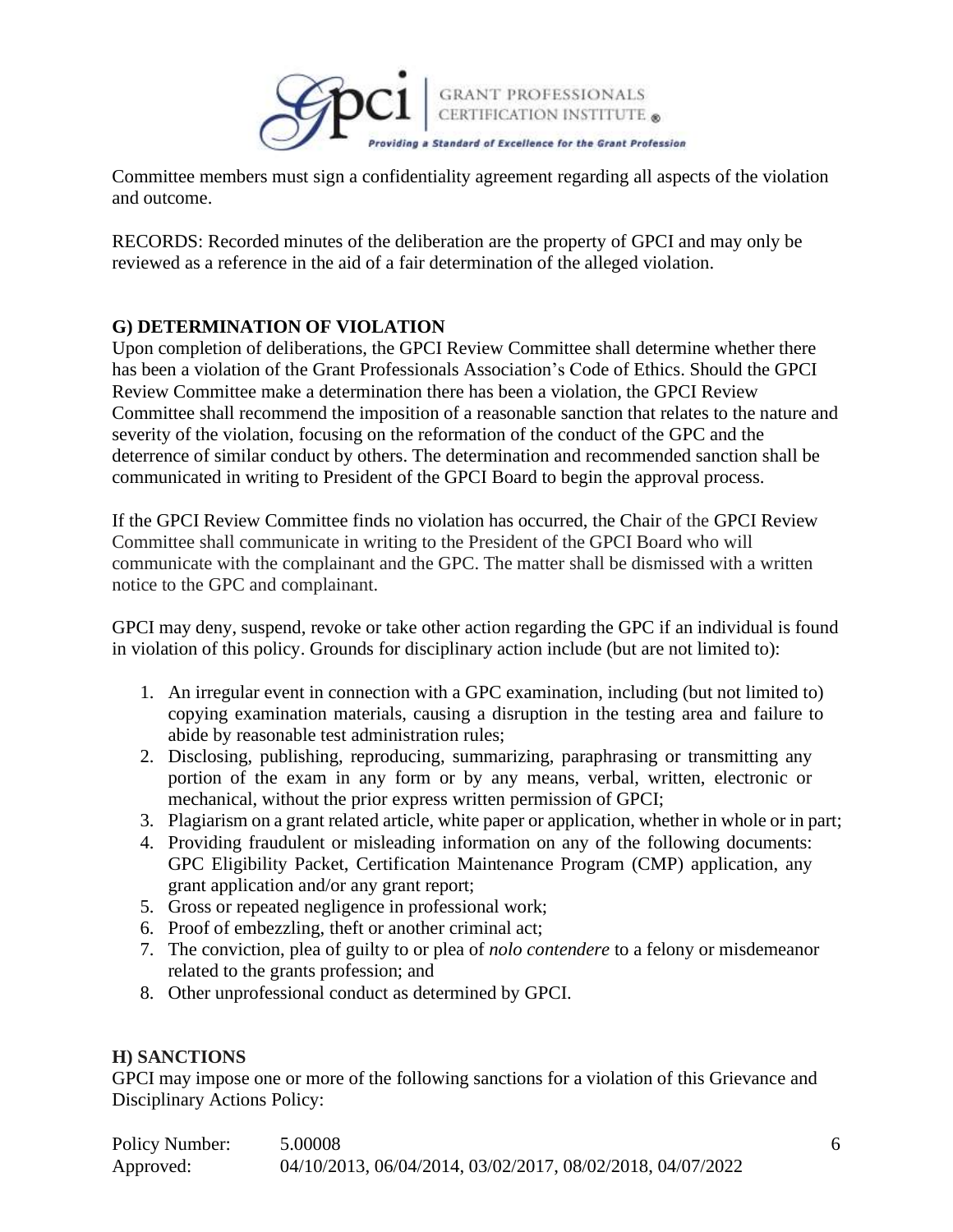

- **1. Censure –** Censure may be invoked with respect to professional misconduct not deemed sufficiently severe to warrant greater sanction. An unpublished written reproach from the Board of Directors, which may include a requirement that the respondent undertake specified training or education or that the respondent modify her/his office charter or standard practices, shall be mailed to the respondent. A copy of this letter shall become a permanent part of the respondent's certification file. In the event of such a censure, the GPC would retain certification status and all of its rights and privileges, provided that she/he complies with any requirements imposed by the GPCI Board in conjunction with the censure.
- **2. Probation –** A respondent may be placed on probation for a period not to exceed three (3) years; should, during the period of probation, any further professional misconduct complaints be found to be substantiated, the respondent's GPC status shall be suspended or revoked, as determined by the GPCI Review Committee and the GPCI Board. In addition, the GPCI Board may require that the respondent undertake specified training or education or that the respondent modify her/his office charter or standard practices. A GPC placed on probation would retain certification status and all of its rights and privileges during the period of probation, provided that she/he complies with any requirements imposed by the GPCI Board in conjunction with the probation.
- **3. Suspension –** GPC status may be suspended for a specified period of time not to exceed three (3) years based upon the severity of the professional misconduct. At the conclusion of the period of suspension, the grant professional may apply to the GPCI Board for reinstatement of her/his GPC status. Had the GPC, absent such suspension, been subject to a recertification.
	- a. requirement during the period of suspension, such recertification requirement shall be imposed
	- b. as part of the reinstatement process. A GPC whose certification status is suspended shall, immediately upon such suspension, not be entitled to any of the rights and privileges of certification status during such period of suspension.
- **4. Revocation –** GPC status may be revoked and said individual may be forever barred from applying for certification. A GPC who has had her/his certification status revoked is not eligible for reinstatement of certification status. A GPC whose certification status has been revoked.
	- a. shall, immediately upon such revocation, no longer be entitled to any of the rights and privileges of certification status. Revoked certificates and letters of official award of certification must be returned to GPCI once notice is received. Notice of revocation of the credential shall be published on the GPCI website.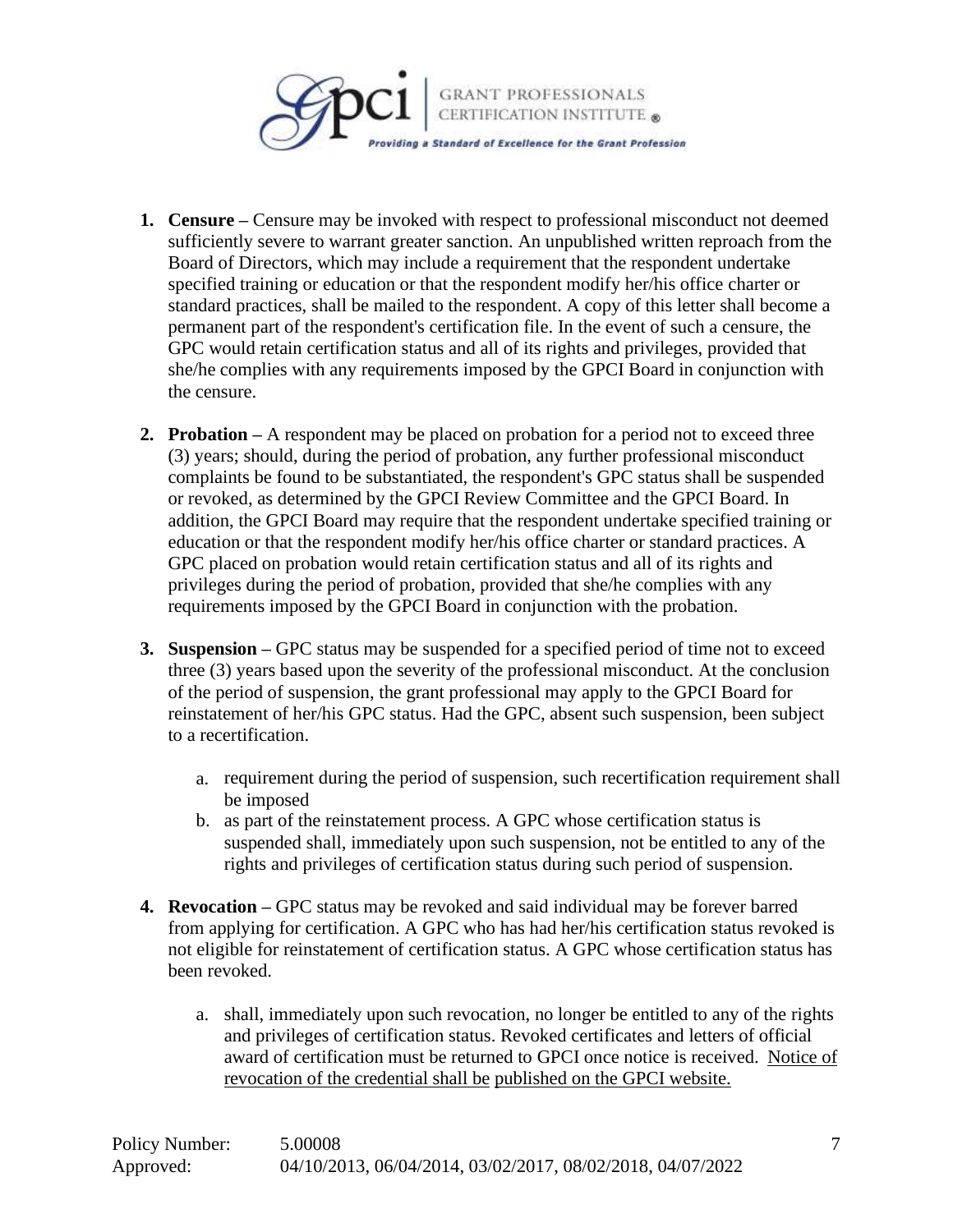

**5. Additional Disciplinary Sanctions –** The GPCI Review Committee may recommend and the GPCI Board may impose additional disciplinary sanctions, including without limitation mandatory professional education or other sanctions approved by the GPCI Board.

#### **I) APPROVAL OF THE RECOMMENDATION OF SANCTIONS BY GPCI BOARD**

It is the responsibility of the agency to assure the GPCI mission, the Grant Professionals Association's Code of Ethics, procedures and policies are adhered to by the GPCI Review Committee Chair and committee members. If a recommendation from the GPCI Review Committee is found to be incongruent with policies, procedures, the mission statement, the Grant Professionals Association's Code of Ethics or legal advice, the GPCI Board may ask the GPCI Review Committee or GPCI Review Committee Chair to revise the recommendation.

The recommendations are reviewed to determine ONLY to ensure the process and outcome is consistent with the Board's current policies, procedures, guidelines and the Grant Professionals Association's Code of Ethics. The GPCI Review Committee Chair may be present during the board review of the recommendation. The GPCI Board may confer with legal counsel to determine approval.

VOTING: The recommendation is stated in a motion by a GPCI Board member and seconded. Only Board members not involved in the investigation may vote. Anyone who may have a bias must declare their bias and abstain from voting. The recommendation is approved or rejected by a majority vote of the remaining members of the Board. In the event there is an even number, the President of the Board shall vote. If there are no members on the Board who qualify to vote, the GPCI Board President shall confer with legal counsel to approve or reject the recommendation. If a Board member is the subject of the complaint, the Board member shall be excused during discussion and voting. If the recommendation is not approved, modifications shall be considered with the involvement of the Chair of the GPCI Review Committee.

The outcome of the vote is effective immediately.

REPORTING: After making their final decisions, the Board of Directors shall submit the outcomes to the Chair of the GPCI Review Committee for action.

#### **J) NOTIFICATION OF SANCTIONS**

Following approval of a sanction, the GPC shall be notified via certified, return receipt mail. A copy shall be sent to the complainant, if there is one and to GPA. Determination that the GPC has been notified must be verified before any other parties are informed of the outcome. Written notice shall be provided to any related professional association of which GPCI is aware the GPC is a member.

#### **K) RESIGNATION**

GPCI shall not accept the voluntary resignation of any GPC who is the subject of a disciplinary investigation.

| Policy Number: | 5.00008                                                    |
|----------------|------------------------------------------------------------|
| Approved:      | 04/10/2013, 06/04/2014, 03/02/2017, 08/02/2018, 04/07/2022 |